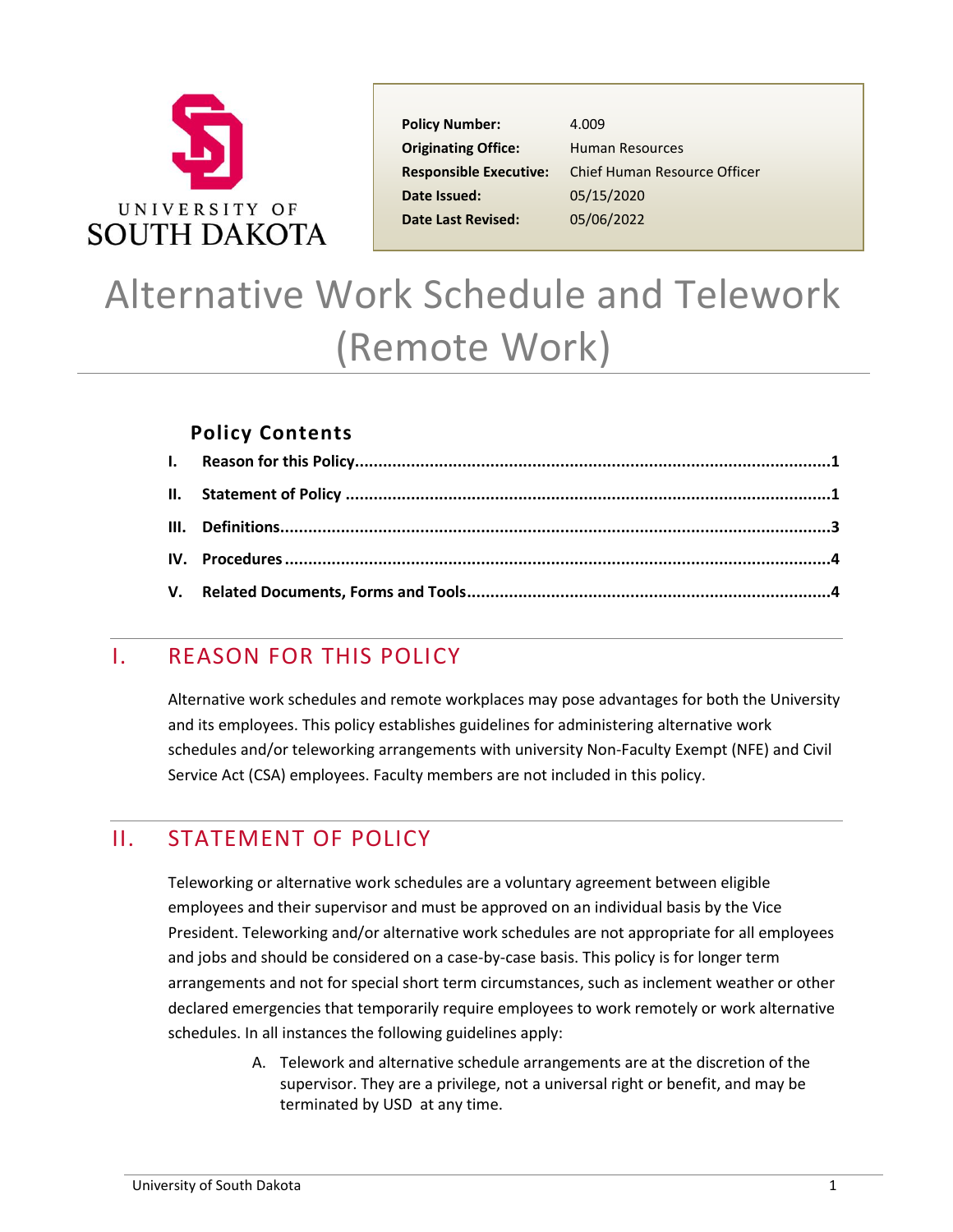- B. Telework or alternative work schedules do not change the conditions of employment. Work performed at alternate locations or in alternate schedules are considered official university business and documents created in the course and scope of employment are university business documents. Employees continue to be required to comply with all appropriate policies and procedures. The university may establish additional specific conditions that apply to agreements.
- C. An employee's compensation and benefits will not change due to telework or alternative work schedules. Telework or alternative work schedules cannot be used to change the contractual appointment. For example, 12 month, 100% time positions cannot use alternative work schedules to reduce the expected weekly effort, nor to reduce the number of months worked in a year.
- D. The total number of hours employees are expected to work each week will not change regardless of work locations or schedules. Work hours must be documented in accordance with university policies and procedures, state and federal laws. Overtime-eligible employees may not work overtime hours due to teleworking or alternate schedules, unless pre-approved by supervisor.
- E. Employees working remotely are responsible for establishing and maintaining effective communication and work flow among coworkers, department managers and customers, and should be accessible by phone or other electronic means during their normal or other agreed upon work schedule.
- F. Employees are responsible for the safety and security of all University property and propriety information. Equipment and services provided for remote work are at the sole discretion of the employee's department. University provided equipment remain the property of the University and must be returned upon termination of the telework arrangement.
- G. The University shall provide necessary office supplies for remote work, as determined by the supervisor. Out-of-pocket expenses for supplies normally available in the office will not be reimbursed unless pre-approved by the supervisor. All supplies should be secured in the telework site and must not be used by the teleworker or others for personal purposes.
- H. Teleworking employees must comply with all policies, procedures and requirements set forth by the University's Information Technology Department, including, but not limited to VPN access, computing devices and appropriate data security provisions.
- I. Telework is not a substitute for their own or a family member's illness, injury or other circumstance when sick leave or FMLA is appropriate.
- J. Telework may not be used to provide active care for a child or other dependent.
- K. Liability
	- I. Injuries at Remote Work Site. The University assumes no liability for injury at the remote work site to any other person who would not be in the work area if the duties were being performed at the regular place of employment. An injured employee participating in telework must notify his or her supervisor immediately and complete all requested documents.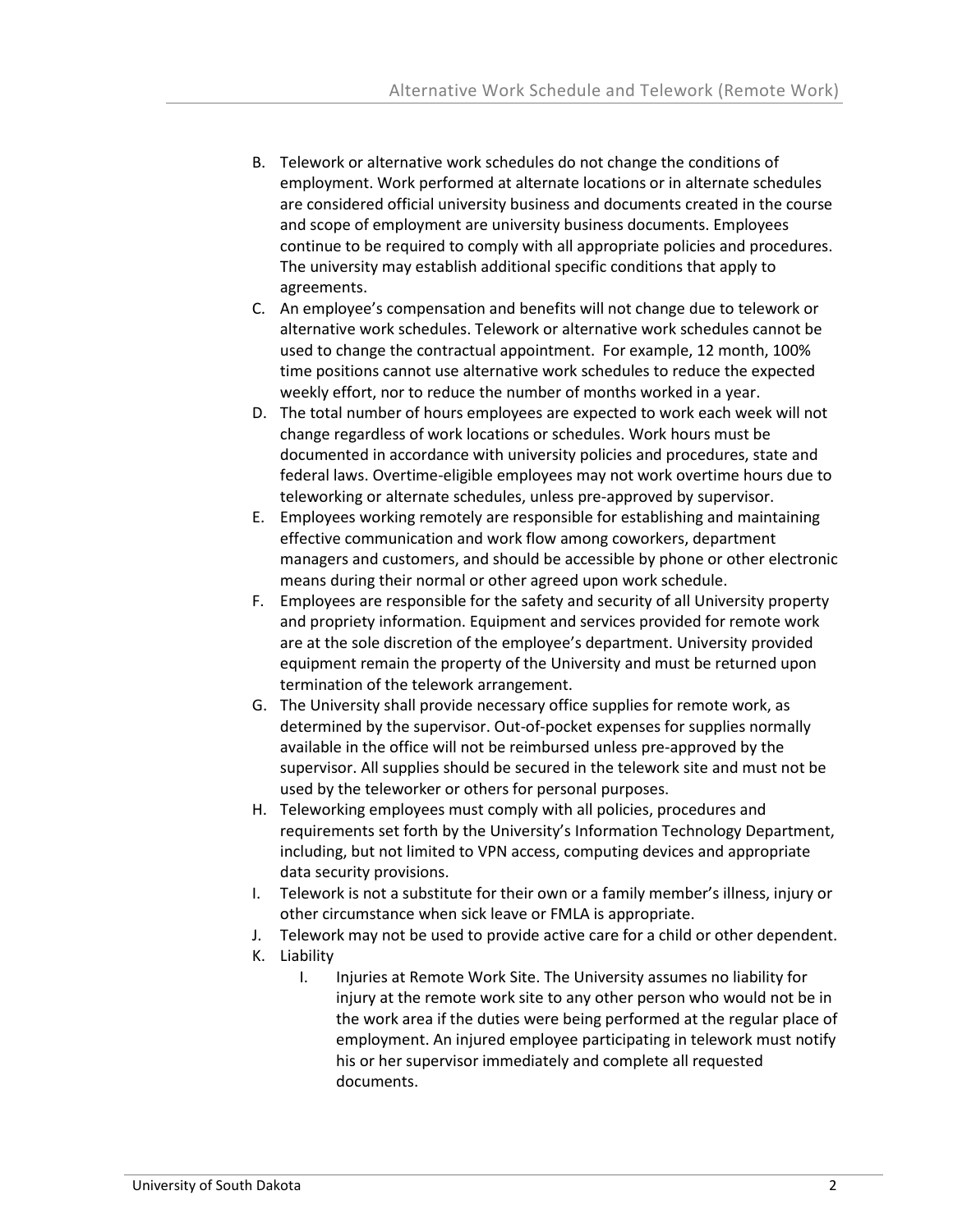- II. Workers' Compensation benefits will apply to injuries arising out of and in the course and scope of employment.
- L. The University will not be liable for damages to employee-owned equipment or property being used in telework or that may result from telework. All incidental costs, such as residential utility costs, homeowner's insurance or cleaning services, are the responsibilities of the teleworker. The University will not be responsible for operating costs, home maintenance, or any other incidental costs.
- M. The University will not be responsible for internet or telephone associated with the use of the employee's residence for telework, unless specifically provided in advance and in writing by the department head as outlined in the agreement.
- N. A teleworker will not be paid for time or mileage involved in travel between the telework-site and the primary worksite.

## <span id="page-2-0"></span>III. DEFINITIONS

**ELIGIBLE EMPLOYEE** – a permanent CSA or NFE employee of the University with satisfactory work performance may be eligible for telework or alternative schedule arrangements. This policy does not apply to faculty members.

**NORMAL WORK STATION**- the physical location, office, work station or building where the employee is regularly assigned to work by their supervisor. In most cases this would be defined by the location of customers who are served.

**TELEWORK OR REMOTE WORK** – a flexible work arrangement that allows an employee to work somewhere other than their normal work station for part or all of their regular work schedule.

**ALTERNATIVE WORK SCHEDULE** – a schedule that accommodates:

**FLEXIBLE WORKING HOURS** – a regular schedule that deviates from the unit's standard work schedule. It may include varying start and end times, or variations in lunch breaks.

and/or

**COMPRESSED WORK SCHEDULE** – a schedule that allows employees to condense a unit's assigned workweek. For example, a unit's normal scheduled hours are 8am-5pm M-F. A compressed schedule could be four 10 hour working days.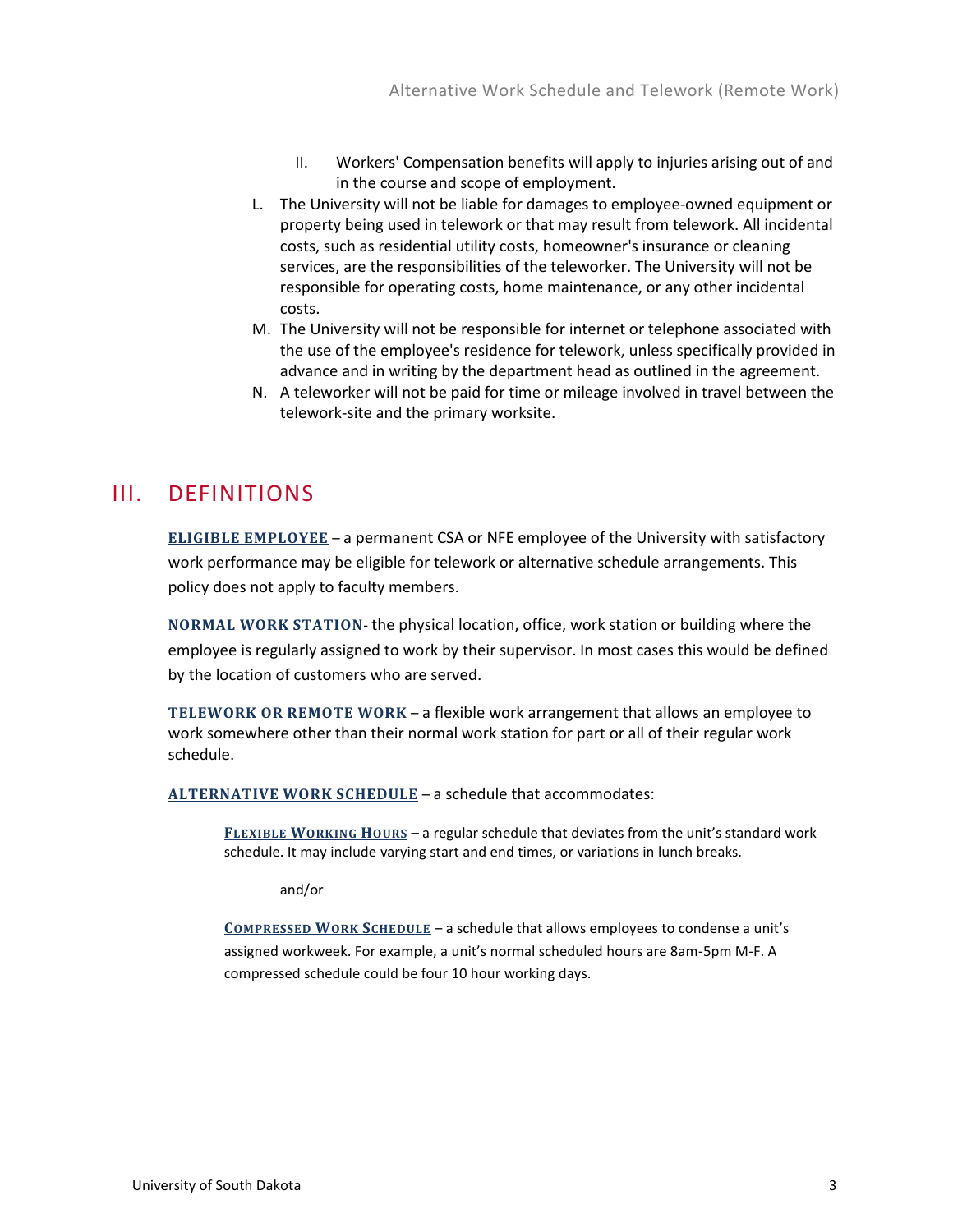### <span id="page-3-0"></span>IV. PROCEDURES

The appropriate agreement (telework or alternative schedule docusign) must be filled out and signed by the employee, the supervisor, and the Vice President. The online forms are initiated by the supervisor and are located in the links below.

Prior to allowing telework or alternative work schedules, supervisors should consider the following:

Positions that may be considered for telework or alternative schedules are those that:

- Have job functions that can be performed remotely or after regular hours without diminishing the quality of the work or disrupting the productivity of a unit;
- Do not require an employee's presence at the normal work station on a daily or routine basis;
- Have minimal or flexible need for specialized materials or equipment;
- Allow for an employee to be as effectively supervised as he or she would be if the job functions were performed at the normal work station or during regular hours;
- Has infrequent face-to-face communication requirements and communication can be managed by telephone, electronic mail, video conferencing, etc.

Positions that may not be suited for teleworking or alternative schedules are those that:

- Require regular face to face contact with a supervisor, other employees, students or the general public during business hours;
- Require routine access to information or materials that are available only at the normal work station or during business hours.

Employee Readiness:

- Ability to accomplish job duties with minimal supervision;
- The employee has demonstrated sustained high performance, and the supervisor believes that the employee can maintain the expected quantity and quality of work;
- Ability to self -manage time effectively;
- Has no record of disciplinary action in the six months prior to the arrangement and is not currently under a work improvement plan;
- Has consistently met performance ratings of "Meets Expectations"

## <span id="page-3-1"></span>V. RELATED DOCUMENTS, FORMS AND TOOLS

[South Dakota Board of Regents Policy 4:39](https://www.sdbor.edu/policy/documents/4-39.pdf)

[USD Policy 5.012, Remote Access](https://www.usd.edu/-/media/Project/USD/DotEdu/Policies/Information-and-Technology/5012-Remote-Access.pdf?rev=a88fefb0920144cebefdc1e20488283c&hash=BB4D42DD28CD0AA2FFD50EC28D8F2AC1)

[South Dakota Board of Regents Policy 4:40, Emergency Closing](https://www.sdbor.edu/policy/Documents/4-40.pdf)